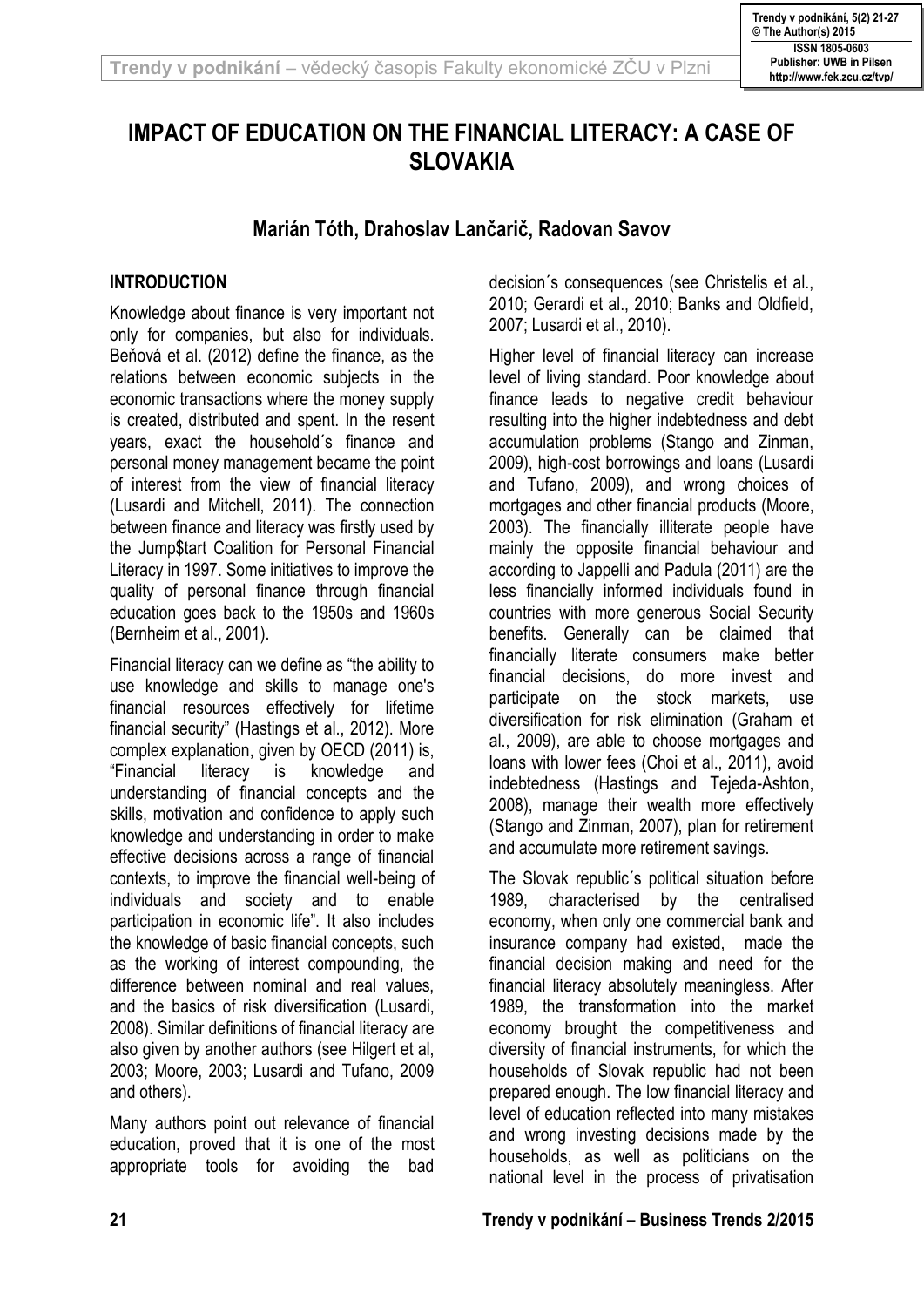(Morvay et al., 2005). From the perspective of Slovak republic is the definition stated by the Ministry of Education of the Slovak republic (2008) in the document the National standard of financial literacy as the ability to use the knowledge, skills and experiences for the effective management of own resources with the objective to ensure lifelong financial security of individual and his household. It is not a final state rather the continual development influenced by variables such as age, family, culture or birth of living. The Ministry of Education of the Slovak republic emphasised the importance of financial literacy development by formulating the National Standard of Financial Literacy in 2008. (Ministry of Education of Slovak republic and Ministry of Finance of Slovak republic, 2008).

The Slovak Bank Association (SBA) created the index for measuring the level of financial literacy, and provided the study in the 2012, the average financial literacy resulted into 68 %, however, the evaluation can be considered as misleading, taking into account that the monitoring was done as the voluntary online questionnaire (Slovak Banking Association, 2012). It put on the 9th place from 11 selected European countries (ING, 2012).

In substance the National Standard is divided into seven areas (Slovak Banking Association, 2012):

1. A person in the sphere of money

2. The financial responsibility and decisionmaking

3. Ensuring money to cover financial needsincome and job

4. Planning and money management

5. Loans and Debt

6. Savings and investments

7. Risk Management and Insurance

The aim of the paper is to measure the overall level of financial literacy on a sample of students in Slovakia and also the influence of education level and education focus.

### **1. DATA AND METHODOLOGY**

We performed a questionnaire consisting from 10 questions on a sample of 608 students from two faculties of Slovak University of Agriculture in Nitra. One faculty was the Faculty of economics and management with economic focus and the other faculty was Technical faculty with non-economic focus. We selected this two faculties with the goal to compare the financial literacy based on the focus of the Study programme.

The sample of students allowed to evaluate the impact of selected determinants. The sample structure is in table 1 and 2.

|             | Frequency | Percent | <b>Valid Percent</b> | Cum.Percent |
|-------------|-----------|---------|----------------------|-------------|
| High School | 235       | 38.7    | 38.7                 | 38.7        |
| Bachelor    | 373       | 61.3    | 61.3                 | 100.0       |
| Total       | 608       | 100.0   | 100.0                |             |

**Table 1:** Structure of the respondents: Highest education achieved

Source: own

**Table 2:** Structure of the respondents: Education focus

| <b>Table 2.</b> Othactard of the respondents. Education locals |           |         |                      |              |  |  |  |  |
|----------------------------------------------------------------|-----------|---------|----------------------|--------------|--|--|--|--|
|                                                                | Frequency | Percent | <b>Valid Percent</b> | Cum. Percent |  |  |  |  |
| Economic                                                       | 375       | 61      | 61.1                 | 61.7         |  |  |  |  |
| Non-economic                                                   | 233       | 38.3    | 38.3                 | 100.0        |  |  |  |  |
| Total                                                          | 608       | 100.0   | 100.0                |              |  |  |  |  |

Source: own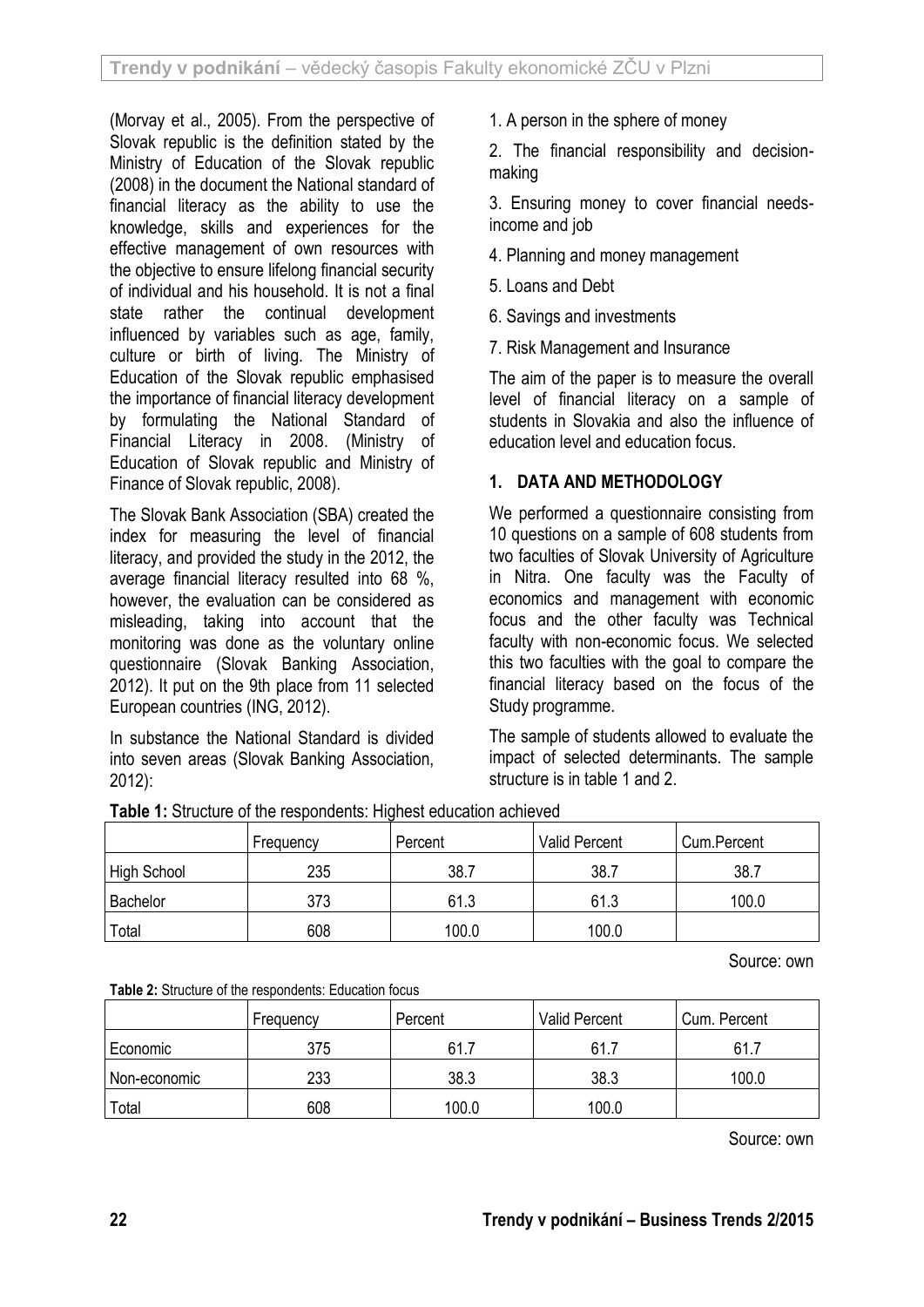The main source for processing the data is the Index of financial literacy (IFIG). It is an average score of correct answers of respondents. The

| $IFIG = \frac{N}{2}$ | Number of correct answers of all respondents |
|----------------------|----------------------------------------------|
|                      | Number of respondents                        |

To measure whether the results are influenced by the selected determinants (education level and education focus) non-parametric statistical methods were used. To verify the existence of statistically significant differences between the individual groups of respondents (depending on a particular determinant) the Mann-Whitney U test was used. A null statistical hypothesis with parity of all the medians is tested. If the p-value is lower than the chosen level of significance (0.05), the null hypothesis is rejected. This means that the difference between at least one pair of the medians calculated from the sample is too big to be a result of only random selection, i.e. it is statistically significant – there is a relationship between the variables. If the pvalue is equal or higher than the chosen level of significance, the null hypothesis cannot be

highest possible IFIG value can be 1, the lowest 0. If IFIG is 1 it means all questions were answered correct.

rejected. This means that the difference between each pair of the medians calculated from the sample can only be a result of random selection, i.e. it is not statistically significant there is no statistically significant difference between the variables.

### **2. RESULTS**

The overall index of financial literacy of students from both faculties was 0.627 in year 2015. What is more important, we can confirm differences in results based on the determinants. The results show the higher the achieved education, the higher the financial literacy. Also the economic oriented education helps to improve the financial literacy as well. IFIG results based on determinants are in table 3.

**Table 3:** Average IFIGs according to structure of respondents

| <b>EDUCATION</b> | <b>IFIG</b> | <b>FOCCUS</b> |       |
|------------------|-------------|---------------|-------|
| high school      | 0.577       | economic      | 0.674 |
| bachelor         | 0.658       | non-economic  | 0.553 |

Source: own calculations

The results of the test show that both determinants have influence but not in all individual questions (I\_1 to I\_10). The education focus caused statistically significant differences in case of 7 questions, education level only in case of four questions (see tables 4 and 5).

**Table 4:** Results of Mann-Whitney Test for individual questionnaire items: Highest education achieved

|           |       | -<br>- | £<br>J | -     |       | r<br>- |       |       | -               | 10    |
|-----------|-------|--------|--------|-------|-------|--------|-------|-------|-----------------|-------|
| l p level | 0.000 | 0.012  | 0.614  | 0.007 | 0.227 | 0.052  | 0.000 | 0.387 | 0.095<br>$\sim$ | 0.181 |

Source: own calculations

Note: Statistically significant differences are "bolded"

|         | –     |       | $\ddot{\phantom{1}}$<br>u | –     | –     | ∽<br>v<br>– | –     |       | –     | 10<br>_ |
|---------|-------|-------|---------------------------|-------|-------|-------------|-------|-------|-------|---------|
| p level | 0.000 | 0.000 | 0.000                     | 0.275 | 0.000 | 0.002       | 0.022 | 0.873 | 0.003 | 0.167   |

Source: own calculations

Note: Statistically significant differences are "bolded"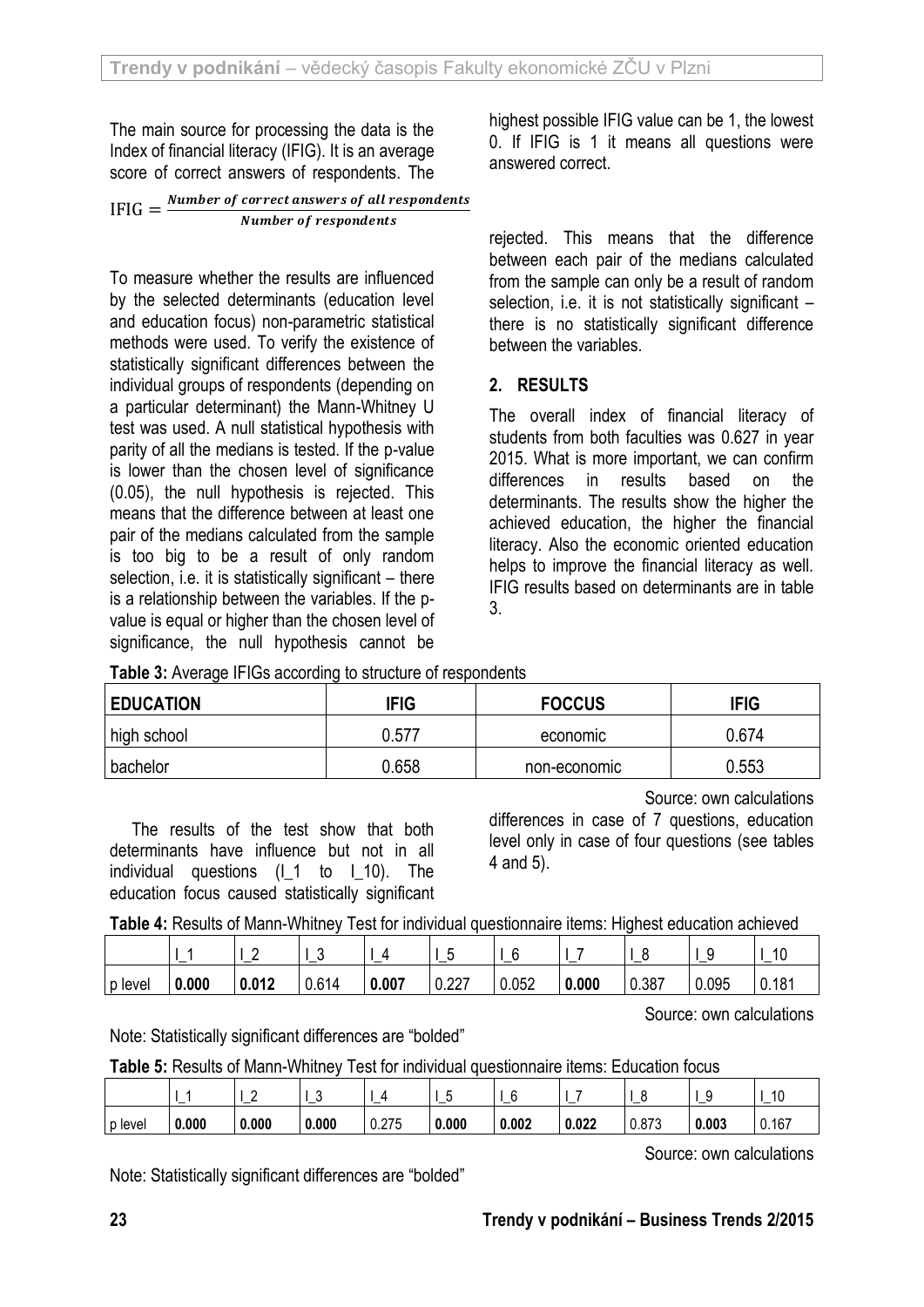The questions of the questionnaire were further divided in four areas of financial literacy. The first area was focusing in interest (IFIGi), second area was dealing with financial market (IFIGfm), third area was questioning risk management (IFIGr) and the last area was personal finance (IFIGpf).

The impact of highest education achieved and focus of education on four areas of financial literacy was evaluated using linear regression.

The results show that the overall index of finance literacy (IFI $G<sub>o</sub>$ ) is influenced by education level and education focus of the respondents (table 6). Also questions focused on interest and financial market were significantly influenced by education achieved and focus of education. No impact of determinants can be confirmed in the area of personal finance.

|            | <b>IFIGi</b> | <b>IFIGfm</b> | <b>IFIGr</b> | <b>IFIGpf</b> | <b>IFIGo</b> |
|------------|--------------|---------------|--------------|---------------|--------------|
| <b>EDU</b> | ves          | <b>ves</b>    | no           | no            | <b>ves</b>   |
| FOC        | ves          | ves           | ves          | no            | <b>ves</b>   |

**Table 6:** Results of linear regression: EDUCATION, FOCUS

The concrete values of IFIG for groups of students based on education achieved and education focus are in table 7. The overall IFIG is higher in case of students of bachelor degree compared with high school graduates. Within Sorce: own

the groups of education the focus is also important. High school graduates with economic focus responded with better results in all areas of financial literacy. The same is in case of bachelor graduates.

**Table 7:** IFIG Results for determinants and areas of financial literacy

|             |              | <b>IFIGi</b> | <b>IFIGfm</b> | <b>IFIGr</b> | <b>IFIGpf</b> | <b>IFIGo</b> |
|-------------|--------------|--------------|---------------|--------------|---------------|--------------|
|             | economic     | 0,615        | 0,485         | 0,658        | 0,793         | 0,633        |
| high school | non-economic | 0.458        | 0,412         | 0,539        | 0,657         | 0,505        |
|             | economic     | 0,725        | 0,616         | 0,707        | 0,707         | 0,696        |
| bachelor    | non-economic | 0,565        | 0,454         | 0,607        | 0,760         | 0,590        |

Source: own calculations

## **3. DISCUSSION**

The level of financial literacy is affected by various determinants. Based on the results of previous research mainly age, gender, education and income have significant impact on financial literacy. Hung et al. (2009) in their study claim that the level of financial literacy increases with the level of education and income. The factors, as gender and age do not have significant impact on the level of financial literacy. Murphy (2013) agrees with the assumption that the level of education has the highest correlation with financial literacy, but also the other factors such as age, race, gender

and earnings are of influence. Lusardi and Mitchell (2011) emphasise the importance of age, as the determining factor, and state that middle age people have the highest level of financial literacy, whereas Bhushan et al. (2013) showed that financially literacy is not affected by age.

As stated by Murphy (2013), the level of education is also a relevant determinant of financial literacy. Based on the results of our research we can confirm that education and the focus of education affects the level of financial literacy. Bachelor school graduates with IFIG average 0.658 answered almost one out of ten question more correct when compared to high

### **24 Trendy v podnikání – Business Trends 2/2015**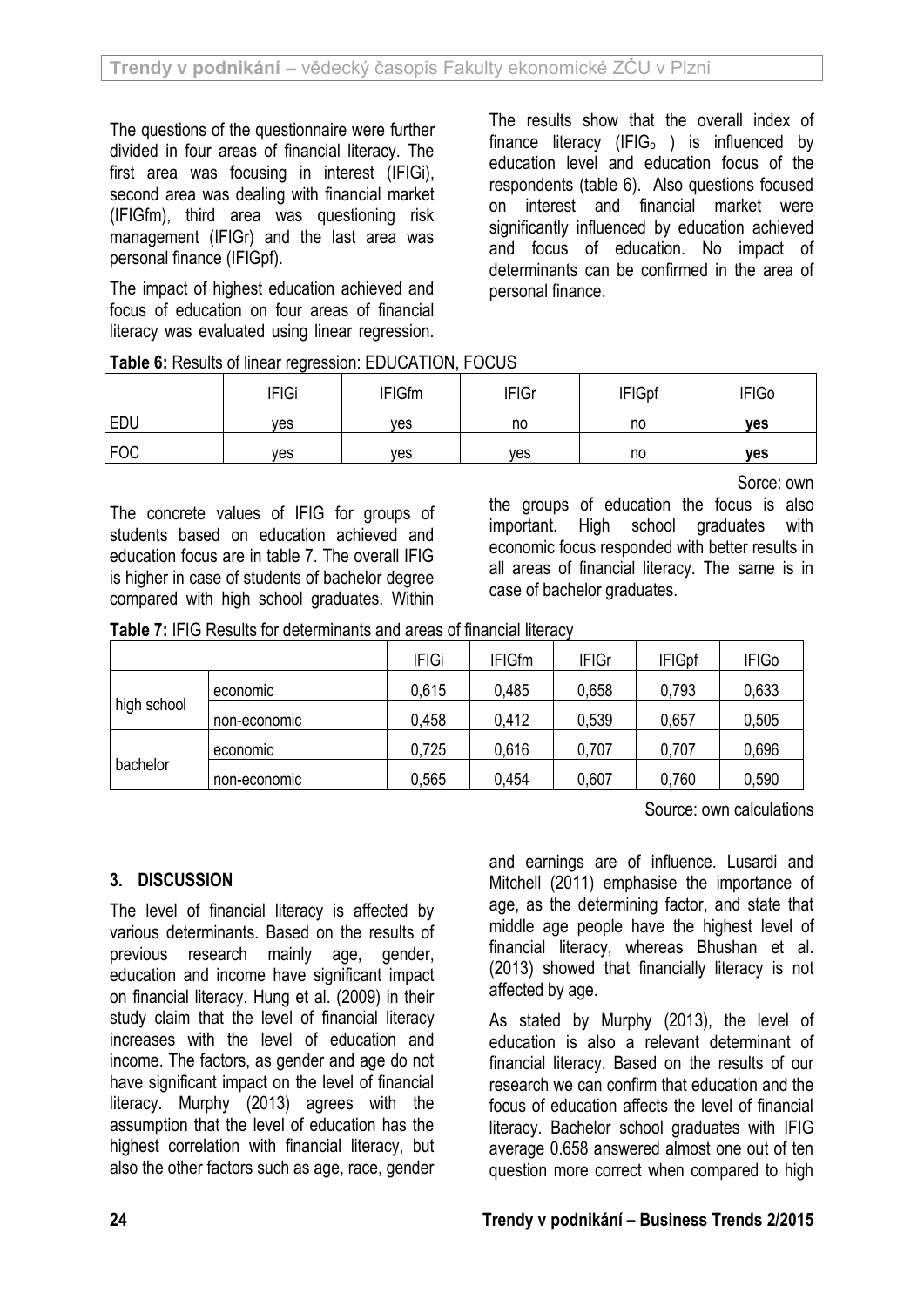school graduates. The next examined determinant – education focus has also impact on financial literacy according to our sample. The difference is even higher in that case. IFIG of students with economic focus was 0.674 and in case of students with non-economic focus 0.553.

# **CONCLUSION**

The aim of this paper was to measure the level of financial literacy on a group of Students in Slovakia and the importance of education level and education focus on the financial literacy. Our results show that the higher the education the better the financial literacy. And also the economic focus of education has significant and positive effect on the level of financial literacy.

The need for education and increase of competencies of households is generally beneficial for the economy and the country. This fact is perceived also by financial intermediaries who prefer educated clients. The importance of financial literacy was significantly tested by the financial crisis. In Slovakia just like in any other country financial crisis caused a decrease in value of mutual funds (almost by 60%). The reaction of households or individual investors in Slovakia was to sell the investment

## **REFERENCES**

Banks, J., Oldfied, Z. (2007). Understanding Pensions: Cognitive Functions, Numerical Ability and Retirement Saving*. Fiscal Studies,* 28(2).

Behrman, J., Mitchell, O., Soo, C., Bravo, D. (2010). *Financial Literacy, Schooling, and Wealth Accumulation*. NBER, Working Paper No. 16452, 24 – 25.

Beňová, E. et al. (2005). *Finance and currency*. Bratislava: Edícia Ekonómia, p.19

Bhushan, P., Medury, Y. (2013). Financial Literacy and its Determinants. International *Journal of Engineering, Business and Enterprise Applications*, 4(2), p.155- 160.

Choi, J., Laibson, D., Madrian, B.C. (2011). \$100 bills on the sidewalk: suboptimal

which showed full illiteracy in the field of financial investments and the need to increase financial literacy. The government implemented in 2013 the National Standards of Financial Literacy to increase to increase financial literacy in Slovakia. They define the knowledge, skills and experience in financial education and personal finance management, which should secondary graduate have. Results of our research show that education has positive effect on financial literacy and therefore we consider the implementation of financial literacy education into the curriculum in Slovakia positive.

*The paper was created within the project "V4 Scientific Centers for the Enhancement of Financial Literacy and Entrepreneurship Education", International Visegrad Fund, Standard Grant No. 21410134.*

investment in 401(k) plans. *The Review of Economics and Statistics,* 93(3), 748-763.

Christelis, D., Jappelli, T., Padula, M. (2010). Cognitive Abilities and Portfolio Choice. *European Economic Review*, 54(1), 18-38.

Gerardi, K., Goette, L., Meier, S. (2010). *Financial literacy and subprime mortgage delinquency: evidence from a survey matched to administrative data*. Federal Reserve Bank Atlanta, Working Paper 10.

Graham, J., Harvey, C., Huang, H. (2009). Investor competence, trading frequency, and home bias. *Management Science, 55(7), 1094- 1106.*

Hastings, J., Tejeda-Ashton, L. (2008). *Financial Literacy, Information, and Demand Elasticity: Survey and Experimental Evidence from Mexico.* NBER, Working Paper No. 14538.

**25 Trendy v podnikání – Business Trends 2/2015**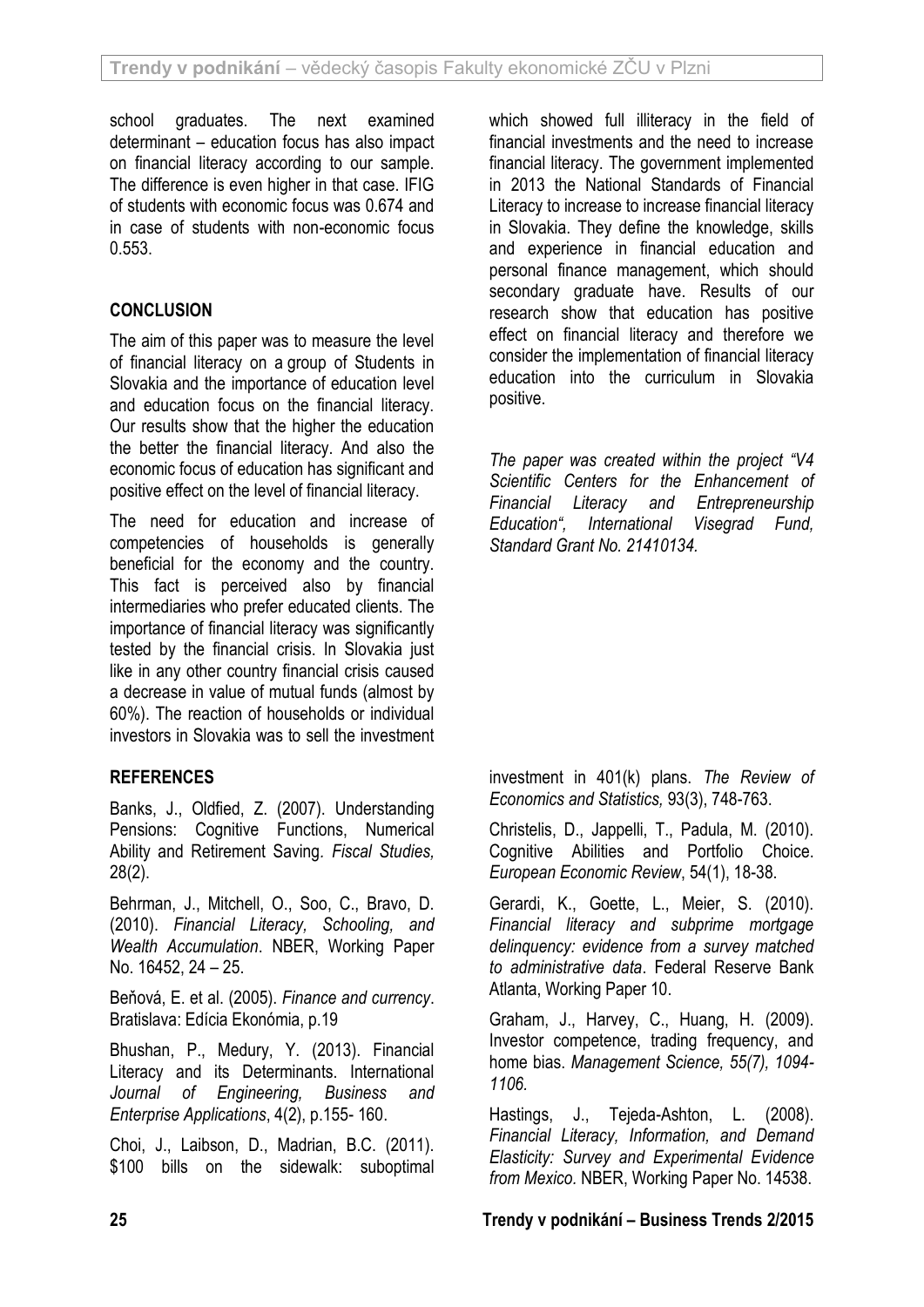Hastings, J.S., Madrian, B.C., Skimmyhorn W.L. (2012). *Financial literacy, financial education and economic outcomes*. NBER, Working paper No. 18412, 14 – 18.

Hilgert, M.A., Hogarth, J.M., Beverly, S.G. (2003). *Household financial management: the connection between knowledge and behaviour.* Federal Reserve Bullet, 89(7), 309-322.

Hung, A.A., Parker, A.M., Yoong, J.K. (2009). *Defining and measuring financial literacy.* RAND Labor and Population, 708, 10 – 23.

ING, (2012). *Study highlights poor financial literacy among Europeans*. Available at https://www.ingim.com/EU/News/News/IWP\_06 7678.

Jappelli, T., Padula, M. (2011). *Investment in Financial Knowledge and Saving Decisions*. CSEF, Working paper No. 272.

Lusardi, A. (2008). *Household saving behaviour: The role of financial literacy, information, and financial education programs*. NBER, Working Paper No. 13824, 5 – 14.

Lusardi, A., Mitchell, O.S. (2011). *Financial literacy around the world: An overview.* NBER Working Paper No. 17107, 1 – 14.

Lusardi, A., Mitchell, O.S., Curto, V. (2010). Financial literacy among the Youth: Evidence and Implications for Consumer Policy. *Journal of Consumer Affairs,* 44(2), 358 – 380.

Lusardi, A., Tufano, P. (2009). *Debt literacy, financial experiences, and over indebtedness*. NBER, Working Paper No. 14808, 23 – 27.

Ministry of Education SR, Ministry of finance SR, (2008). *National standard of financial literacy.* Available at http://www.mpcedu.sk/library/files/narodny\_standard.pdf

Moore, D. (2003). *Survey of Financial Literacy in Washington State: Knowledge, Behavior, Attitudes, and Experiences.* Technical Report of Social and Economic Sciences Research Center, 3-39.

Morvay, K. et al. (2005). *Transformation of the economics: Experience from Slovakia.* Bratislava: Slovenská akadémia vied, 328 p.

Murphy, J. (2013). Psychosocial Factors and Financial Literacy. *Social Security Bulletin,* (73)1.

OECD, (2013). *Financial Literacy Framework, PISA 2012 Assessment and Analytical Framework: Mathematics, Reading, Science, Problem Solving and Financial Literacy.* OECD Publishing, 144 s.

Slovak banking association, (2012). *Financial literacy of Slovaks is on the level of 68%.* Available at a structure at a structure at a structure at a structure at a structure at a structure at a structure at a structure at a structure at a structure at a structure at a structure at a structure at a structure at http://www.sbaonline.sk/sk/presscentrum/tlacov e-spravy-sba/financna-gramotnost-slovakov-jena-urovni-68.html

Stango, V., Zinman, J. (2009). Exponential growth bias and household finance. *Journal of Finance*, 64(6), 2807-2849.